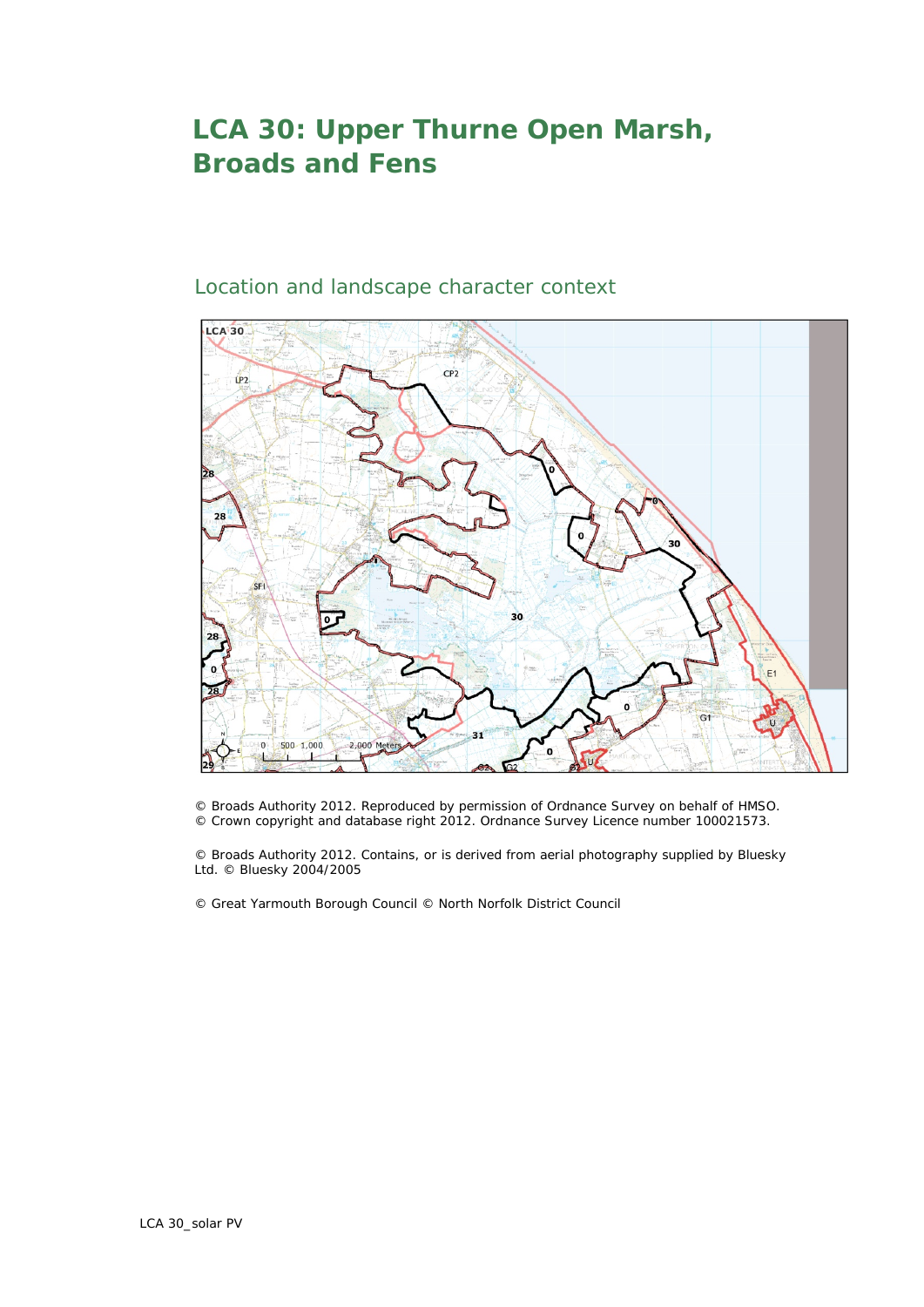## *Landscape Sensitivity Assessment for Solar PV Development*

| Criteria                                            | <b>Lower sensitivity</b>                                                                                                                                                                                                                                                                                                                                                                                                                                                                                                                                                            |  | <b>Higher sensitivity</b>                                                                                                                                                                                                                                                                                                |  |  |  |  |
|-----------------------------------------------------|-------------------------------------------------------------------------------------------------------------------------------------------------------------------------------------------------------------------------------------------------------------------------------------------------------------------------------------------------------------------------------------------------------------------------------------------------------------------------------------------------------------------------------------------------------------------------------------|--|--------------------------------------------------------------------------------------------------------------------------------------------------------------------------------------------------------------------------------------------------------------------------------------------------------------------------|--|--|--|--|
|                                                     |                                                                                                                                                                                                                                                                                                                                                                                                                                                                                                                                                                                     |  |                                                                                                                                                                                                                                                                                                                          |  |  |  |  |
| 1.Scenic and<br>special qualities                   | A considerable number of special qualities sensitive to solar PV development<br>are presented in this area. These are namely the sense of tranquillity and<br>wildness created by open marshes and coastal landscapes, and wide open<br>landscape and sense of space evident at Hickling Broad and associated<br>eastern marshes. Perception of tranquillity would be vulnerable to solar PV.<br>Similarly the perception of the wide, open landscape and sense of space<br>would be potentially vulnerable to such structures, hence the high<br>sensitivity rating.               |  |                                                                                                                                                                                                                                                                                                                          |  |  |  |  |
|                                                     |                                                                                                                                                                                                                                                                                                                                                                                                                                                                                                                                                                                     |  |                                                                                                                                                                                                                                                                                                                          |  |  |  |  |
| 2.Sense of<br>openness /<br>enclosure               | The mostly open character of this marshland landscape would be extremely<br>sensitive to solar PV development, due to the potential impact such<br>development would have on the perception of this characteristic of the<br>landscape. Whilst localised enclosure is provided by carr woodland and<br>dunes, the general impression is of openness, which results in a high<br>sensitivity rating to solar PV in these terms.                                                                                                                                                      |  |                                                                                                                                                                                                                                                                                                                          |  |  |  |  |
|                                                     |                                                                                                                                                                                                                                                                                                                                                                                                                                                                                                                                                                                     |  |                                                                                                                                                                                                                                                                                                                          |  |  |  |  |
| 3.Landscape and<br>land cover<br>pattern and scale  | a landscape sensitive to solar PV development. This is in light of the<br>resulting in a high sensitivity to solar PV development in these terms.                                                                                                                                                                                                                                                                                                                                                                                                                                   |  | The variation in pattern and texture created by the intricate, fine grain dyke<br>network and the mix of land cover elements such as grazing marsh, arable<br>fields, reed ronds, rush pasture and areas of reed fringed open water create<br>potential impact that land take and footprint could have on such elements, |  |  |  |  |
|                                                     |                                                                                                                                                                                                                                                                                                                                                                                                                                                                                                                                                                                     |  |                                                                                                                                                                                                                                                                                                                          |  |  |  |  |
| 4. Perception and<br>experience of the<br>landscape | This landscape is sensitive to solar PV in perceptual terms. This is due to<br>the tranquil rural and part coastal character of this landscape, and the scant<br>presence of modern human development and influence, save for localised<br>intrusions such as Somerton Windfarm and perception of settlement edges<br>in southernmost parts of the area. This is due to the potential of solar PV to<br>introduce further intrusion.                                                                                                                                                |  |                                                                                                                                                                                                                                                                                                                          |  |  |  |  |
|                                                     |                                                                                                                                                                                                                                                                                                                                                                                                                                                                                                                                                                                     |  |                                                                                                                                                                                                                                                                                                                          |  |  |  |  |
| 5.Historic<br>landscape<br>character                | The area has a distribution of historic landscape types such as peat broad at<br>Hickling and unimproved freshwater fen (including associated small scale<br>landscape mosaic which would be sensitive to solar PV, due to development<br>footprint and the effect that solar PV would have on the coherence of such<br>historic landscapes). This results in a high sensitivity to solar PV in historic<br>landscape character terms                                                                                                                                               |  |                                                                                                                                                                                                                                                                                                                          |  |  |  |  |
|                                                     |                                                                                                                                                                                                                                                                                                                                                                                                                                                                                                                                                                                     |  |                                                                                                                                                                                                                                                                                                                          |  |  |  |  |
| 6.Visual<br>sensitivities and<br>intervisibility    | This is a landscape of mostly open visual character, with expansive views<br>across the more locally elevated 'holmes' and from the Winterton Dunes,<br>and with intervisibility both with the coast and adjacent character areas in<br>Great Yarmouth Borough (G1: East Flegg Settled Farmland) and North<br>Norfolk District (Coastal Plain landscape type - area CP2), with more<br>filtered and framed views into the North Norfolk District Settled Fen<br>landscape type (area SF1). Given the above, the landscape of this area is<br>sensitive in visual terms to solar PV. |  |                                                                                                                                                                                                                                                                                                                          |  |  |  |  |
|                                                     |                                                                                                                                                                                                                                                                                                                                                                                                                                                                                                                                                                                     |  |                                                                                                                                                                                                                                                                                                                          |  |  |  |  |
| <b>Discussion on</b><br>landscape<br>sensitivity    | This character area has a high overall landscape sensitivity to solar PV<br>development in general. This is due to the diversity of special qualities<br>sensitive to solar PV in the area, notably the sense of tranquillity and<br>wildness created by grazing marsh, fen and coastal landscapes, and the                                                                                                                                                                                                                                                                         |  | wide open character of the landscape and associated sense of space. Other                                                                                                                                                                                                                                                |  |  |  |  |